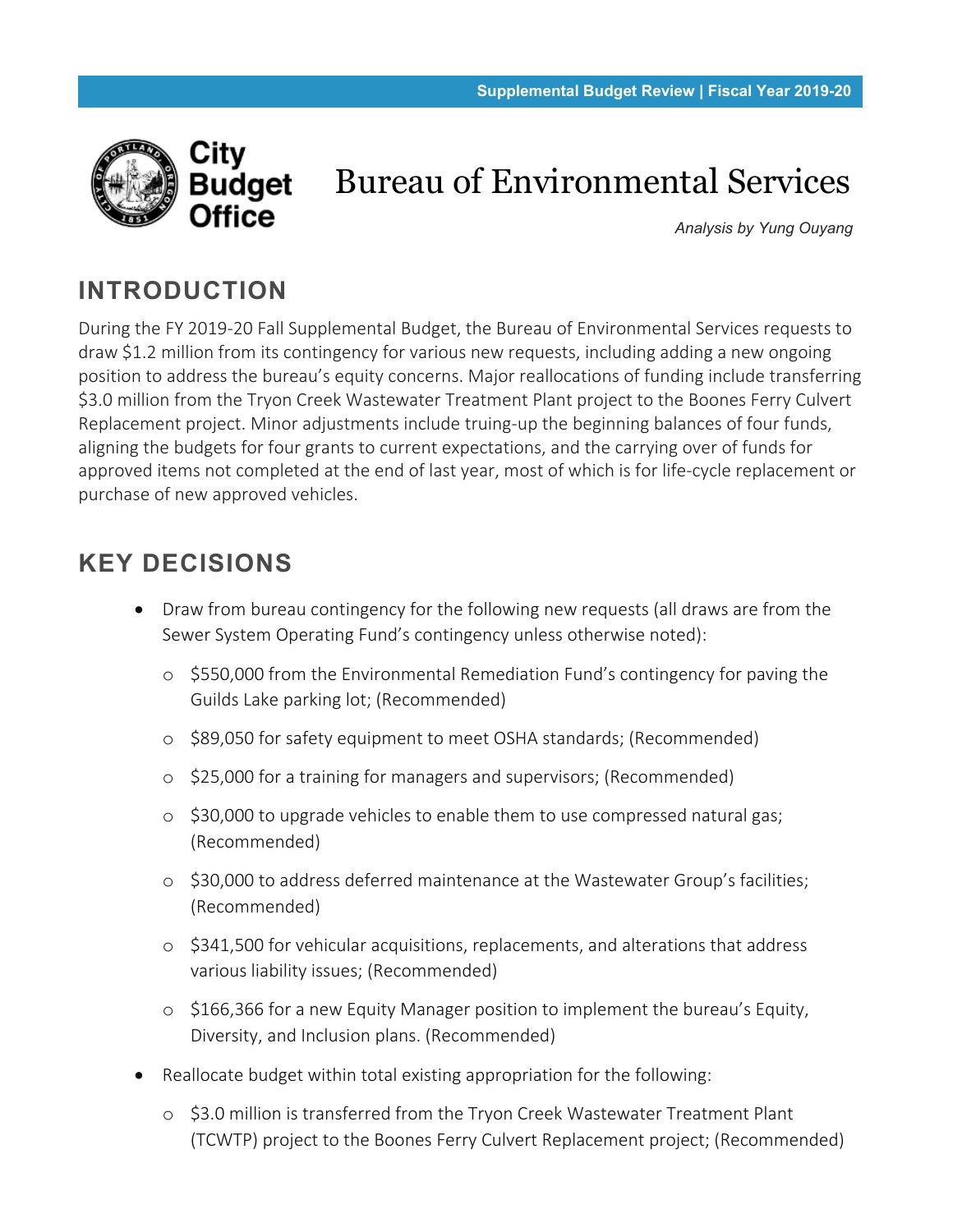- o \$600,000 is eliminated in the operating budget for the Community Opportunities and Enhancement Program; (Recommended)
- o \$300,000 is allocated to support the newly created Project Management Office; (Recommended)
- o \$203,000 is allocated to an interagency agreement with the Attorney's Office for legal support on Portland Harbor Superfund Cleanup proceedings; (Recommended)
- o \$78,000 net increase in personnel costs due to various reorganizations; (Recommended)
- o Other more minor adjustments, including funding for contract facilities work, new plotters, process improvements, an emergency generator, and other items and services. (Recommended)
- Carry over funding for previously approved items that were not completed at the end of the prior fiscal year:
	- o \$3.9 million for life-cycle replacement or previously approved vehicles; (Recommended)
	- o \$47,451 for various items or projects in the Business Services Group; (Recommended)
	- o \$167,500 for two items or services in the Wastewater Group; (Recommended)
	- o \$68,402 for various items or projects in the Watershed Group. (Recommended)
- Adjust budgets for four grants totaling almost \$2.2 million to align with current expectations. (Recommended)
- True-up beginning balances to prior-year ending fund actuals for the Sewer System Operating Fund, the Environmental Remediation Fund, the Sewer Construction Fund, and the Sewer Rate Stabilization Fund. (Recommended)

# **DISCUSSION**

#### *Reallocations of Budget within Total Current Appropriation*

Reallocations of budget within total current appropriations are usually routine and noncontroversial. However, CBO believes that the following adjustments in BES's Fall Supplemental should be highlighted due to either being high in dollar value or reflecting significant changes in operations or policies.

The bureau is transferring \$3.0 million from the budget for the Tryon Creek Wastewater Treatment Plant (TCWTP) project to the Boones Ferry Culvert Replacement project. The \$80 million (\$4.16 million in FY 2019-20) TCWTP Headworks project is currently on hold pending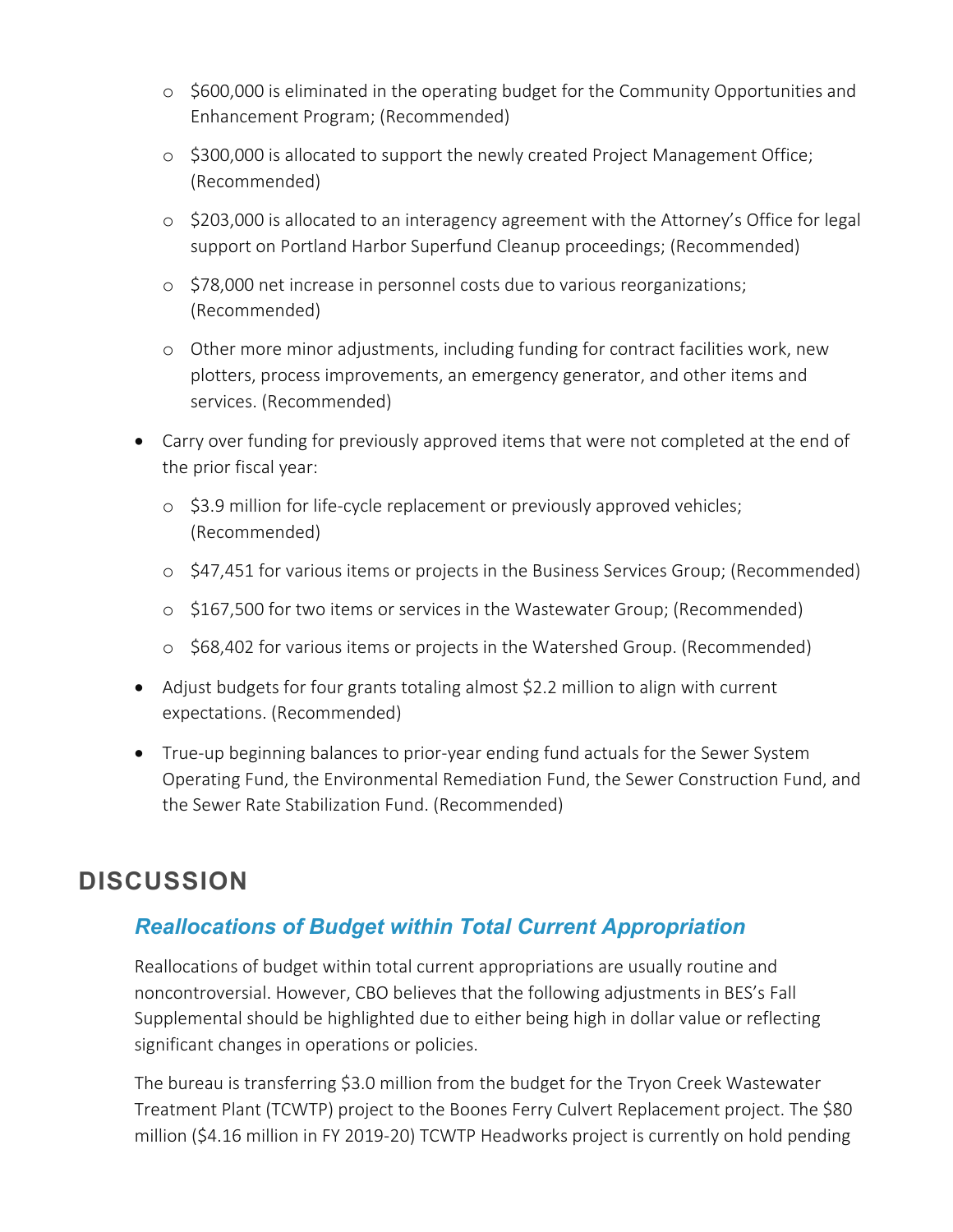discussions with Lake Oswego, freeing up current year funds which BES is transferring to the Boones Ferry Culvert project. The Boones Ferry Culvert replacement project was previously placed on hold for further evaluation and to secure funding from other parties that have since been committed. The \$3.0 million change requested in this BMP reflects only the portion of the project expected to be spent in the current fiscal year. BES has provided CBO with the reasons why work on the Boones Ferry Culvert Project is crucial this year and at this stage, including a limited work window, the need to address safety issues, and fluctuating commodities costs.

The budget for the Community Opportunities and Enhancement Program (COEP) is being reduced by \$600,000 due to updated program information. As the funding model for COEP has taken shape, it has been identified that COEP contributions can be funded via an eligible capital project. Thus, BES is reallocating the funds it had previously set-aside for the program to a number of different uses, including support of the newly created Project Management Office (PMO) mentioned below.

Other noteworthy adjustments include the following:

- \$300,000 is allocated to support the newly created PMO, including funding for several contract employees.
- \$203,000 is transferred from the bureau's professional services budget for external legal counsel to an interagency agreement with the City Attorney's Office for internal legal support on Portland Harbor Superfund Cleanup proceedings.
- The budget for personnel net to an increase of \$78,000, although no new permanent FTEs are created. Much of the increase is funding for part-time staff to provide support for the newly created PMO and Engineering Services through the transition to start up the PMO. BES states that this is a bridge to identifying a permanent position/solution for operations support for the PMO, a discussion that the bureau says will occur in the context of the FY 2020-21 Requested Budget.

#### *Draws from Bureau Contingency for New Items, Positions, Projects, or Services*

BES requests to draw funds from the contingencies in the Environmental Remediation Fund and the Sewer System Operating Fund for various new projects, items, services, and one new position. The \$550,000 draw from the Environmental Remediation Fund's contingency is fairly noncontroversial as the project to be funded – paving the Guilds Lake parking lot – was approved by Council in FY 2017-18, and resources to complete the work have already been collected and reside in the fund's contingency. CBO recommends the draws from contingency for this project as well as for the other requests because they address needs that are urgent and unforeseen. In addition, BES has demonstrated that it has made an effort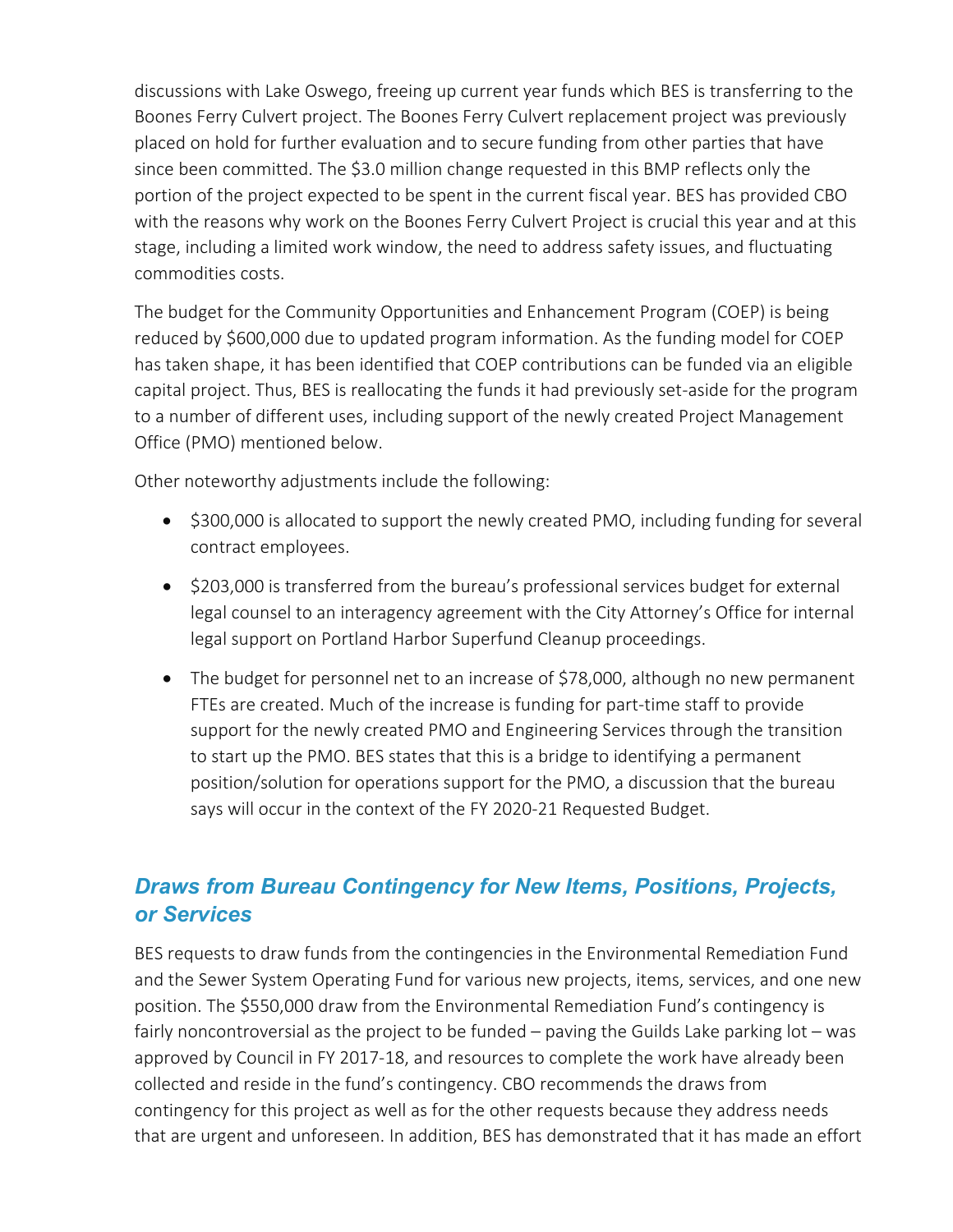to identify internal reallocations of funding for them (see section on Reallocations above) but were unable to identify any. The bureau notes that there is no rate impact to its one-time use of FY 2019-20 contingency as any additional expenditures now become part of its longterm (30+ years) plan. BES states that any allocations of contingency during the one-year budget snapshot are folded into the long-term plan and are balanced via future spending reductions, additional non-rate revenues, or future underspending.

Some items or services to be funded by the \$681,916 draw from the Sewer System Operating Fund's contingency are also fairly noncontroversial due to their urgent and unforeseen nature. BES is requesting to draw \$89,050 from contingency to purchase safety equipment to meet OSHA requirements for confined space entries at the pump stations and treatment plants. This action should result in improved safety for employees as well as protect the City from liability issues. BES is also requesting a draw of \$25,000 from the fund's contingency for a training for management and supervisors. This service is provided by the Bureau of Human Resources and is mandatory for the bureau.

CBO is also recommending draws from the Sewer System Operating Fund's contingency for services or items that should result in savings to the bureau in the long-term. BES requests to draw \$30,000 from contingency to upgrade two vehicles to enable utilization of compressed natural gas (CNG). CBO recommends the upgrade because usage of CNG advances the City's climate goals as well as results in savings to the City in the long-term since the CNG is produced at the bureau's Columbia Boulevard Wastewater Treatment Plant. Similarly, CBO recommends the request to draw another \$30,000 from contingency to address longstanding deferred facilities maintenance because it should result in long-term savings to the bureau. Furthermore, part of the work is directed towards improving the safety of employees.

Another \$341,500 of the requests to draw from the Sewer System Operating Fund's contingency are related to vehicular acquisitions, replacements, or alterations. Some of these adjustments address gross vehicle weight rating (GVWR), and hence safety and liability issues, and the plans to address the bureau's vehicular needs were developed with CityFleet. Two pump station vehicles with carrying capacity issues are requested to be replaced at a total cost of \$270,000, while four other pump station vehicles need alterations to address their carrying capacity issues at a total cost of \$19,200. In addition, the bureau states that its Wastewater Group needs a designated vehicle for a contract employee since use of a private vehicle is not a viable option. The bureau is requesting to draw another \$17,300 to purchase a lagoon boat specifically designed to perform surveys and obtain routine samples. The boat is needed because of risks associated with managing with only two lagoon cells due to a delay in the renovation of the lagoon.

Finally, BES is requesting to add a new ongoing position at a cost of \$166,366 to assist with the implementation of the bureau's plans for addressing its Equity, Diversity, and Inclusion (EDI) goals. The position's salary alone is \$104,146. BES states that having two dedicated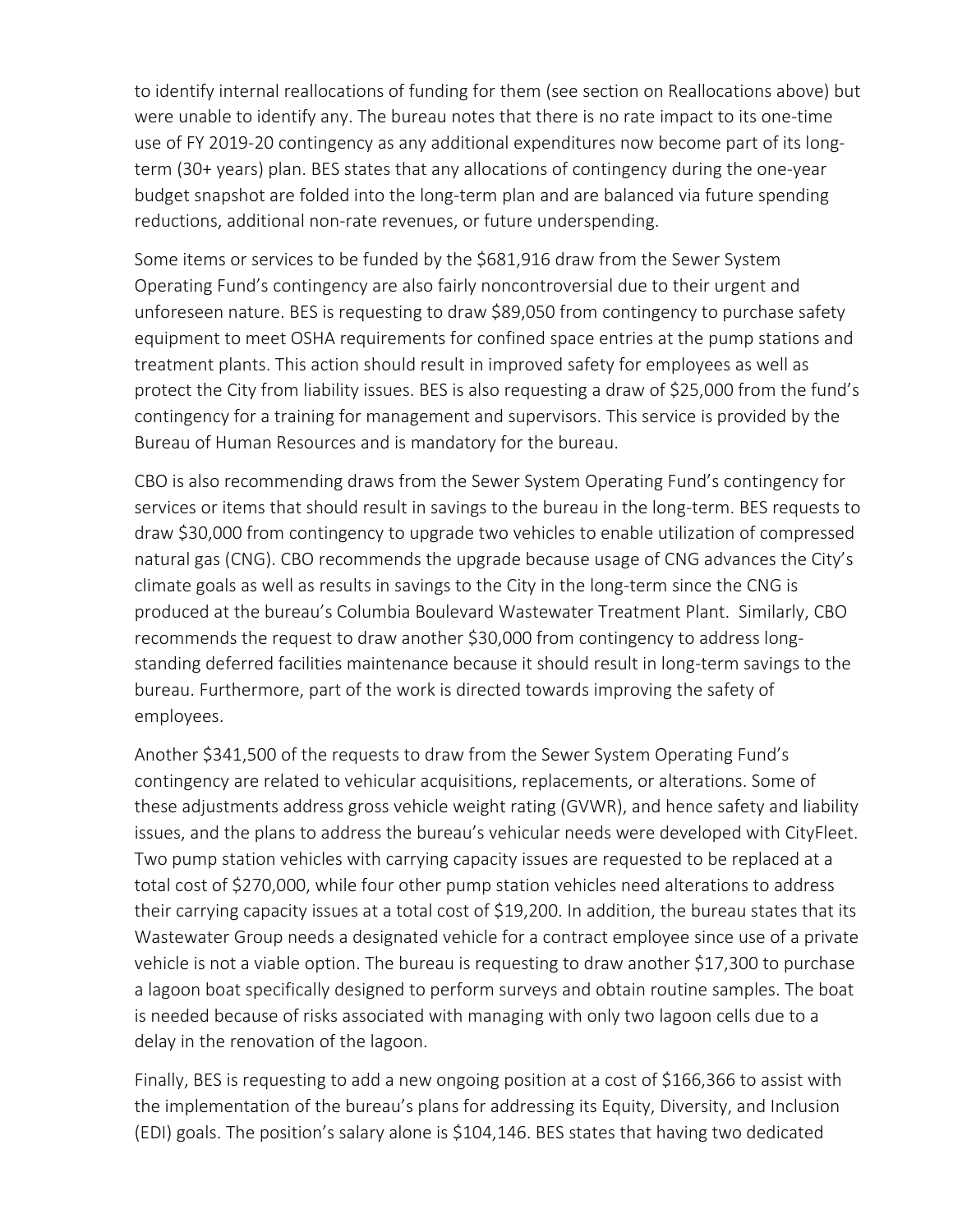equity-focused positions allows BES to advance all aspects of EDI equitably across the entire bureau, rather than providing only limited support toward a smaller pool of EDI outcomes. The bureau believes that while the decentralized nature of EDI specialists Citywide is somewhat unique, having multiple staffers dedicated to EDI objectives is not unusual for large governmental entities that are committed to advancing EDI objectives. CBO notes that City bureaus of similar size have anywhere between one to four positions dedicated to equity purposes. In March 2019, BES realized that this second position was necessary, but it was not added to the FY 2019-20 Adopted Budget. Because the position advances the City's equity goals, CBO recommends its addition to BES's budget.

## **SUPPLEMENTAL BUDGET CHANGES TO ALL FUNDS**

*There are five funds managed by BES that make up the bureau's budget: the Environmental Remediation Fund, the Sewer System Construction Fund, the Sewer System Debt Redemption Fund, the Sewer System Operating Fund, and the Sewer System Rate Stabilization Fund. The below chart aggregates all funds.* 

|                                        |    | <b>Current</b>  | <b>Bureau</b>        | <b>CBO</b>                     |    | <b>Total</b>          |
|----------------------------------------|----|-----------------|----------------------|--------------------------------|----|-----------------------|
|                                        |    | <b>Revised</b>  | Requested            | Recommended                    |    | Recommended           |
|                                        |    | <b>Budget</b>   | <b>Changes</b>       | <b>Changes</b>                 |    | <b>Revised Budget</b> |
| <b>Resources</b>                       |    |                 |                      |                                |    |                       |
| <b>Budgeted Beginning Fund Balance</b> | Ś. | 459,698,500     | \$ (28, 225, 918) \$ |                                | Ś. | 431,472,582           |
| Licenses & Permits                     |    | 1,995,000       |                      |                                |    | 1,995,000             |
| <b>Charges for Services</b>            |    | 402,272,800     |                      |                                |    | 402,272,800           |
| Intergovernmental Revenues             |    | 180,000         | 2,150,150            |                                |    | 2,330,150             |
| Interagency Revenue                    |    | 2,470,471       | 256                  |                                |    | 2,470,727             |
| <b>Fund Transfers - Revenue</b>        |    | 396,908,590     |                      |                                |    | 396,908,590           |
| <b>Bond and Note</b>                   |    | 235,100,000     | ٠                    |                                |    | 235,100,000           |
| Miscellaneous                          |    | 13,926,800      |                      |                                |    | 13,926,800            |
| <b>Total Resources</b>                 |    | \$1,512,552,161 | ( \$26,075,512)      | \$0                            |    | \$1,486,476,649       |
|                                        |    |                 |                      |                                |    |                       |
| <b>Requirements</b>                    |    |                 |                      |                                |    |                       |
| <b>Personnel Services</b>              | Ś. | 85,475,839      | Ś.<br>252,223        | \$<br>$\overline{\phantom{a}}$ | Ś. | 85,728,062            |
| <b>External Materials and Services</b> |    | 81,170,691      | (76, 352)            | $\overline{\phantom{a}}$       |    | 81,094,339            |
| <b>Internal Materials and Services</b> |    | 50,738,944      | 642,711              |                                |    | 51,381,655            |
| Capital Outlay                         |    | 131,982,170     | 4,967,753            |                                |    | 136,949,923           |
| <b>Bond Expenses</b>                   |    | 186,750,305     |                      |                                |    | 186,750,305           |
| Fund Transfers - Expense               |    | 407,830,913     |                      |                                |    | 407,830,913           |
| Contingency                            |    | 497,169,890     | (31,861,847)         |                                |    | 465,308,043           |
| Debt Service Reserves                  |    | 71,433,409      |                      |                                |    | 71,433,409            |
| <b>Total Requirements</b>              |    | \$1,512,552,161 | ( \$26,075,512)      | \$0                            |    | \$1,486,476,649       |